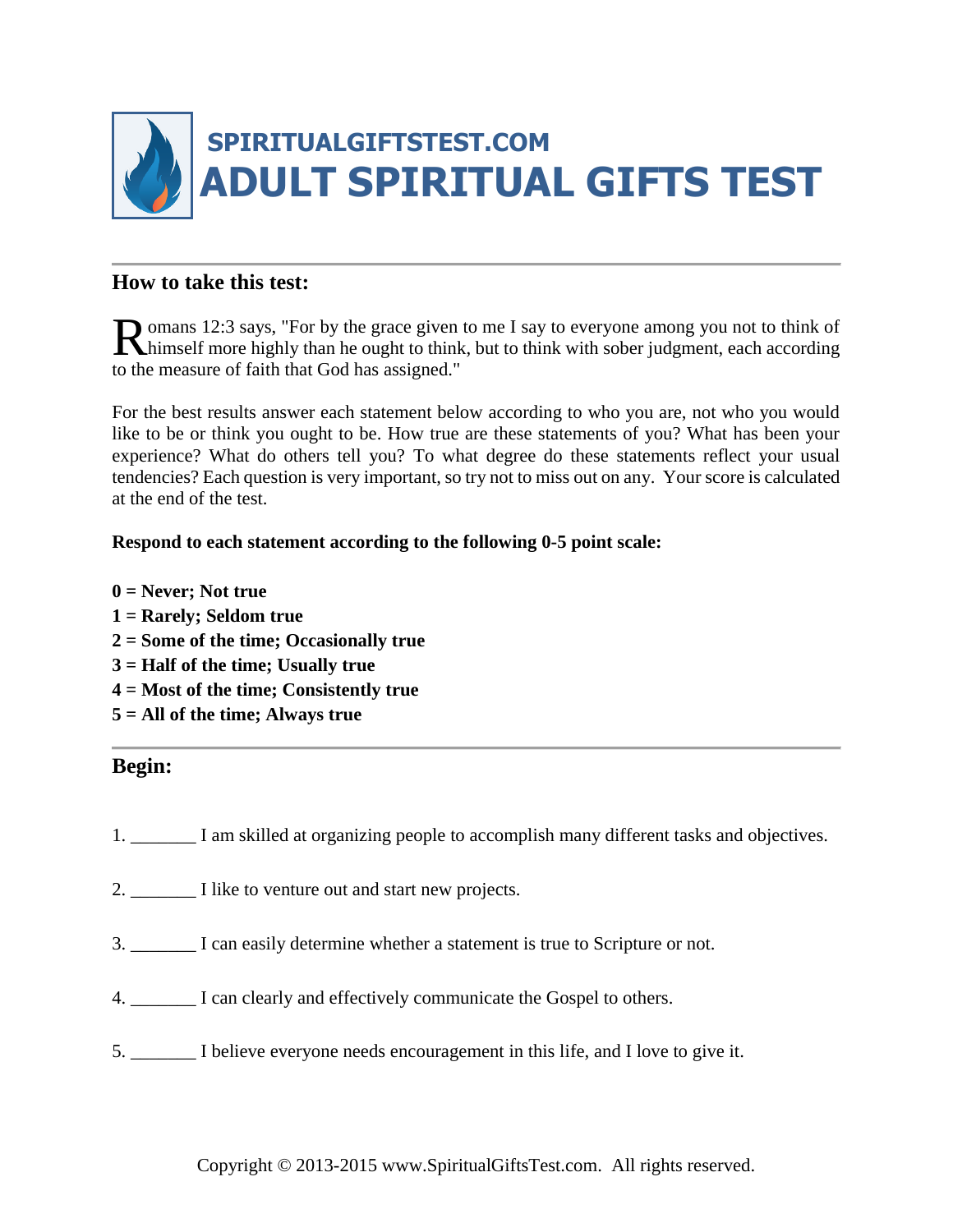6. \_\_\_\_\_\_\_ I live confidently knowing that God is intimately concerned and involved with my life.

7. \_\_\_\_\_\_\_ I live a simple lifestyle so that I can give a larger portion of my income to The Lord's work.

8. People often ask me my perspective or interpretation of specific passages of Scripture.

9. I have been told that I am a "dreamer."

10. \_\_\_\_\_\_\_ I have great empathy for those who are facing difficult life challenges.

11. \_\_\_\_\_\_\_ I am very protective of the spiritual well-being of others.

12. \_\_\_\_\_\_\_ At times God has given me a message for an individual or group and compelled me to speak it to them.

13. \_\_\_\_\_\_\_ I enjoy doing everyday tasks that support the various ministries of the church.

14. \_\_\_\_\_\_\_ I spend large amounts of time studying the Word of God knowing that my effort will make a difference in someone's life.

15. \_\_\_\_\_\_\_ I often have helpful insights into situations that have not been made clear to others.

16. \_\_\_\_\_\_\_ I can clearly see what needs to be done and implement a plan to make it happen.

17. \_\_\_\_\_\_\_ I am willing to take risks for the kingdom of God that others may not.

18. \_\_\_\_\_\_\_ I pay attention to what people say and how they say it, particularly those who teach.

19. I feel a burden of compassion for those who are lost without Jesus.

20. \_\_\_\_\_\_\_ When people are discouraged, I remind them of the power and promises of God found in Scripture.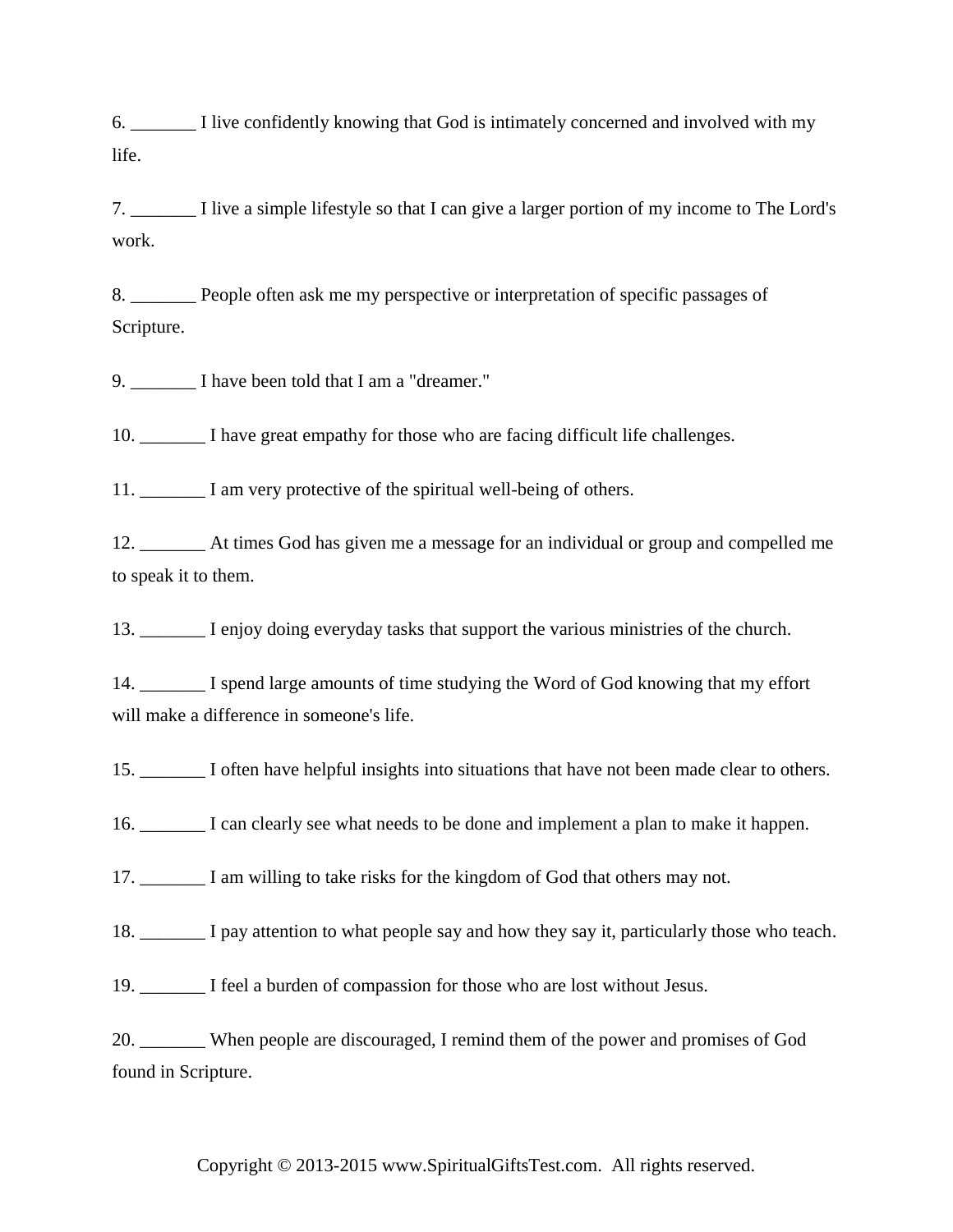21. \_\_\_\_\_\_\_ I trust God completely to answer my prayers according to His perfect will.

22. \_\_\_\_\_\_\_ I consistently and joyfully give of my income - often more than a tithe.

23. \_\_\_\_\_\_\_ The Spirit has brought to my mind information that I have been able to use to minister to others effectively.

24. I have a vision for my church or ministry and I know what needs to be done to accomplish it.

25. \_\_\_\_\_\_\_ I see the sick or needy as those who most need the love and comfort that Jesus offers.

26. \_\_\_\_\_\_\_ I love spending time nurturing and guiding others in their faith.

27. \_\_\_\_\_\_\_ There have been occasions that I have received a revelation from the Lord and spoken it to the church.

28. \_\_\_\_\_\_\_ I readily volunteer to help in church when I know it will fill a practical need.

29. \_\_\_\_\_\_\_ I effectively communicate the Bible in ways that influence and motivate others to learn more.

30. \_\_\_\_\_\_\_ I have learned through my experiences in life and can often guide others who are facing similar difficulties or challenges that I have had.

31. \_\_\_\_\_\_\_ I am good at delegating responsibility and trust others to "do their jobs."

32. I can minister to people in different cultures effectively.

33. \_\_\_\_\_\_\_ I am a quick and accurate judge of character.

34. \_\_\_\_\_\_\_ I seek ways to build relationships with non-Christians so that The Lord will use me to share the Gospel with them.

35. \_\_\_\_\_\_\_ I am compelled to challenge and inspire growth in those whose faith is stagnant.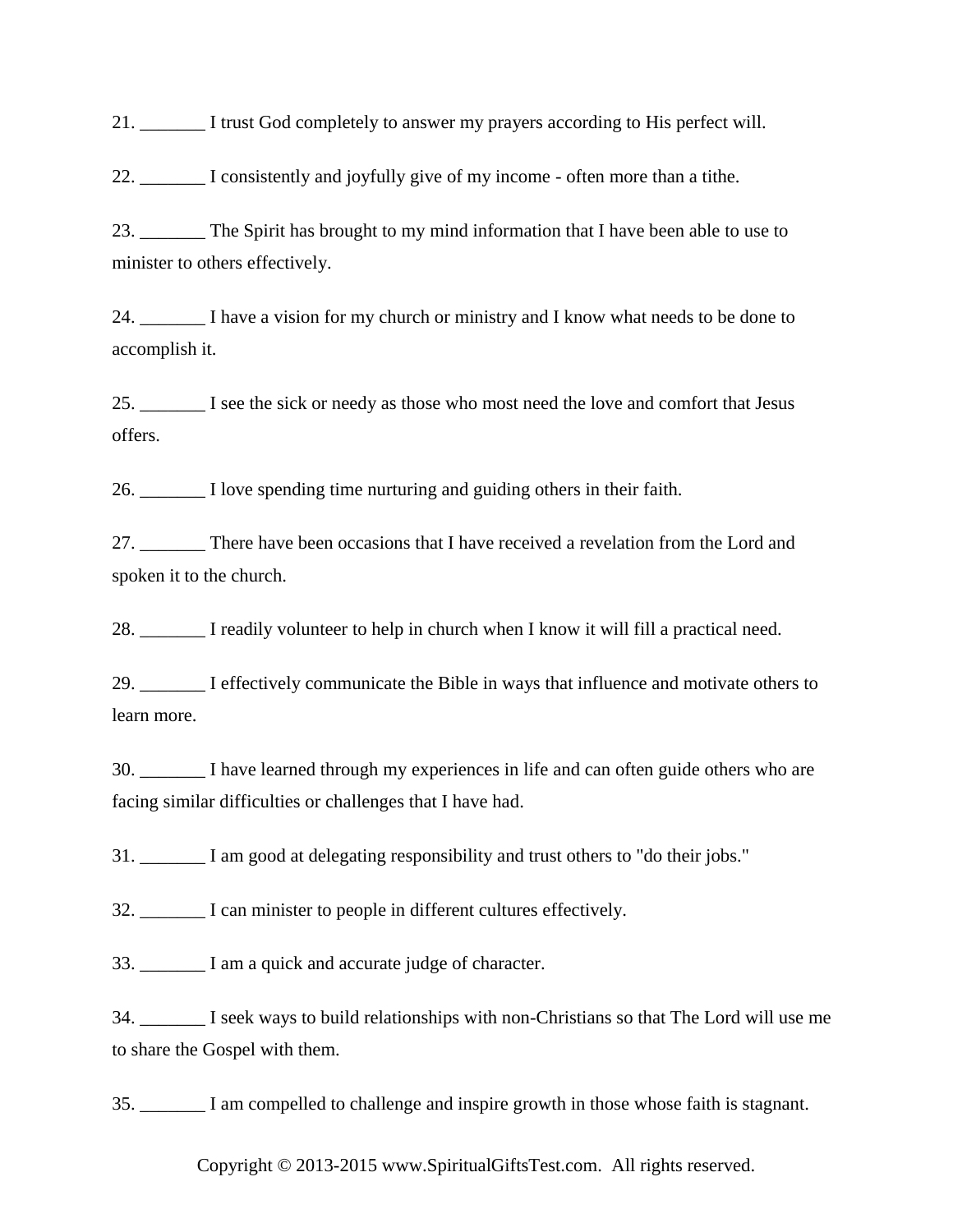36. \_\_\_\_\_\_\_ I know God will come through even if I don't see any possible solution to my problem.

37. When I give it brings me great joy knowing that more people will be served and touched with the Gospel.

38. \_\_\_\_\_\_\_ I study the Bible regularly in order to share truth with others in and outside the church.

39. \_\_\_\_\_\_\_ I am not afraid to take risks to advance the kingdom of God through my church or ministry.

40. \_\_\_\_\_\_\_ I care deeply about those who are hurting and want to help them navigate through their tough times.

41. \_\_\_\_\_\_\_ I desire to help the wounded and lost find healing and shelter in Jesus Christ.

42. \_\_\_\_\_\_\_ The Lord has spontaneously given me information about an individual that I felt obligated to confront them with in order to restore them to God.

43. \_\_\_\_\_\_\_ I like to be in the background and have no need of recognition for my service in the church.

44. \_\_\_\_\_\_\_ I am able to explain deep theological truths in ways that even a child can understand them.

45. \_\_\_\_\_\_\_ I often help people by offering Scriptural lessons and principles as solutions to life's various challenges.

46. \_\_\_\_\_\_\_ I like to create ways to make things run efficiently in my life and work.

47. \_\_\_\_\_\_\_ God has given me influence over several different ministries and/or churches.

48. \_\_\_\_\_\_\_ I can readily sense the enemy or a demonic influence in a situation.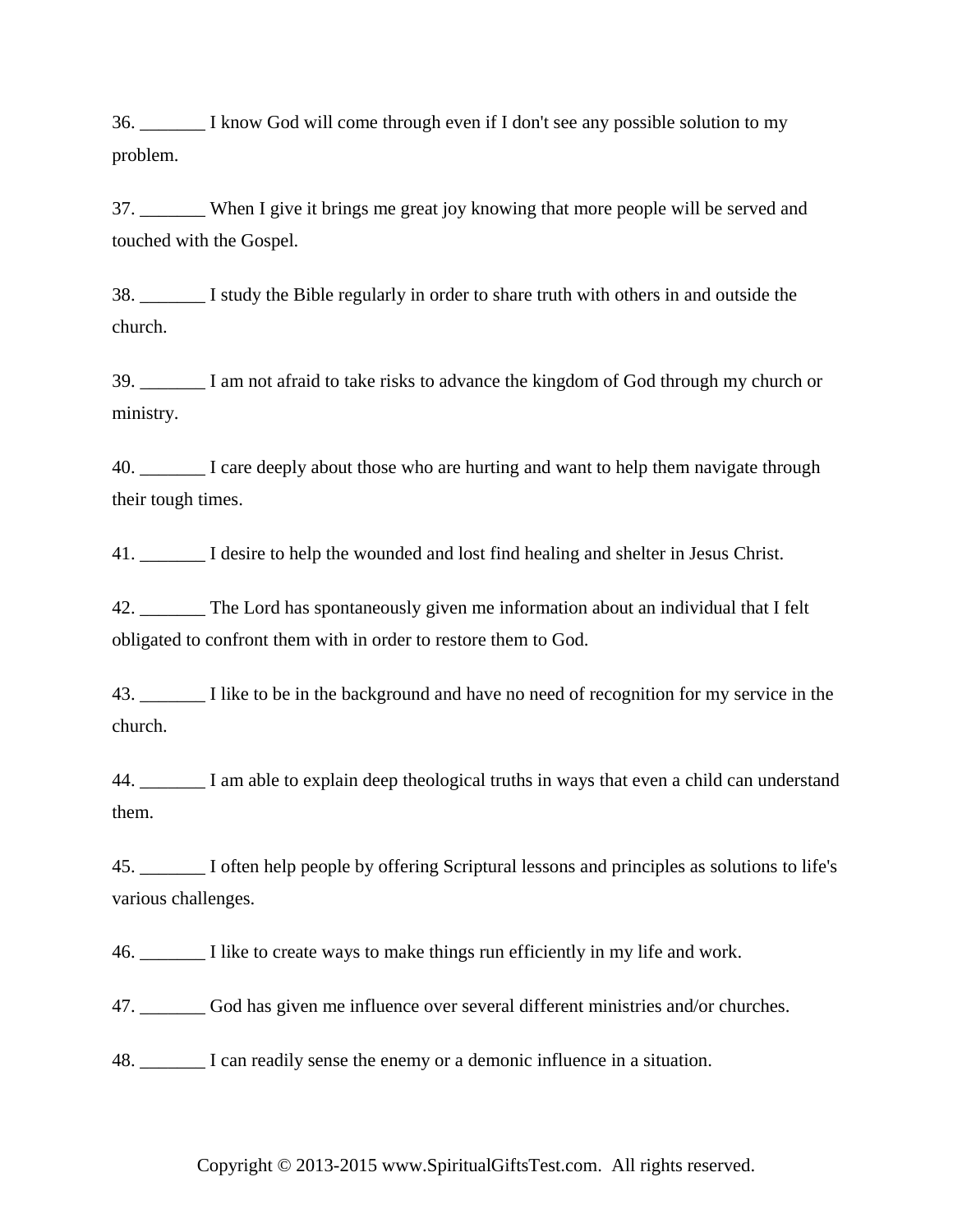49. I love to memorize Scripture to share with those who don't know Jesus as their Savior.

50. \_\_\_\_\_\_\_ I am not afraid to challenge someone if I know it will foster spiritual growth and boldness in their life.

51. \_\_\_\_\_\_\_ I will boldly move forward in a situation if I sense God's calling and provision to do so.

52. \_\_\_\_\_\_\_ I believe I have been blessed financially so that I may be a blessing to the church and her mission to reach the lost and help the poor.

53. \_\_\_\_\_\_\_ I retain most of what I learn and can recall it quickly when the need arises.

54. \_\_\_\_\_\_\_ I can readily identify leaders and love to help them grow in their gifts and abilities.

55. \_\_\_\_\_\_\_ I love to see people through the storms of life and show them the compassion that Jesus did.

56. \_\_\_\_\_\_\_ I care about the church and do all I can to see it grow and be built up in love.

57. \_\_\_\_\_\_\_ God has put in my mind urgent matters that were otherwise unknown that I have announced to the church.

58. \_\_\_\_\_\_\_ I set aside time in my week to help those in need in my church and community.

59. I hate it when someone uses Scripture out of context for their own purposes.

60. \_\_\_\_\_\_\_ I can see where a group or individual's decisions and actions will lead them, and I offer to guide them in the right direction.

61. \_\_\_\_\_\_\_ Details matter to me and I pay special attention to make sure things are done correctly.

62. \_\_\_\_\_\_\_ I am qualified and able to establish and lead a new church or ministry.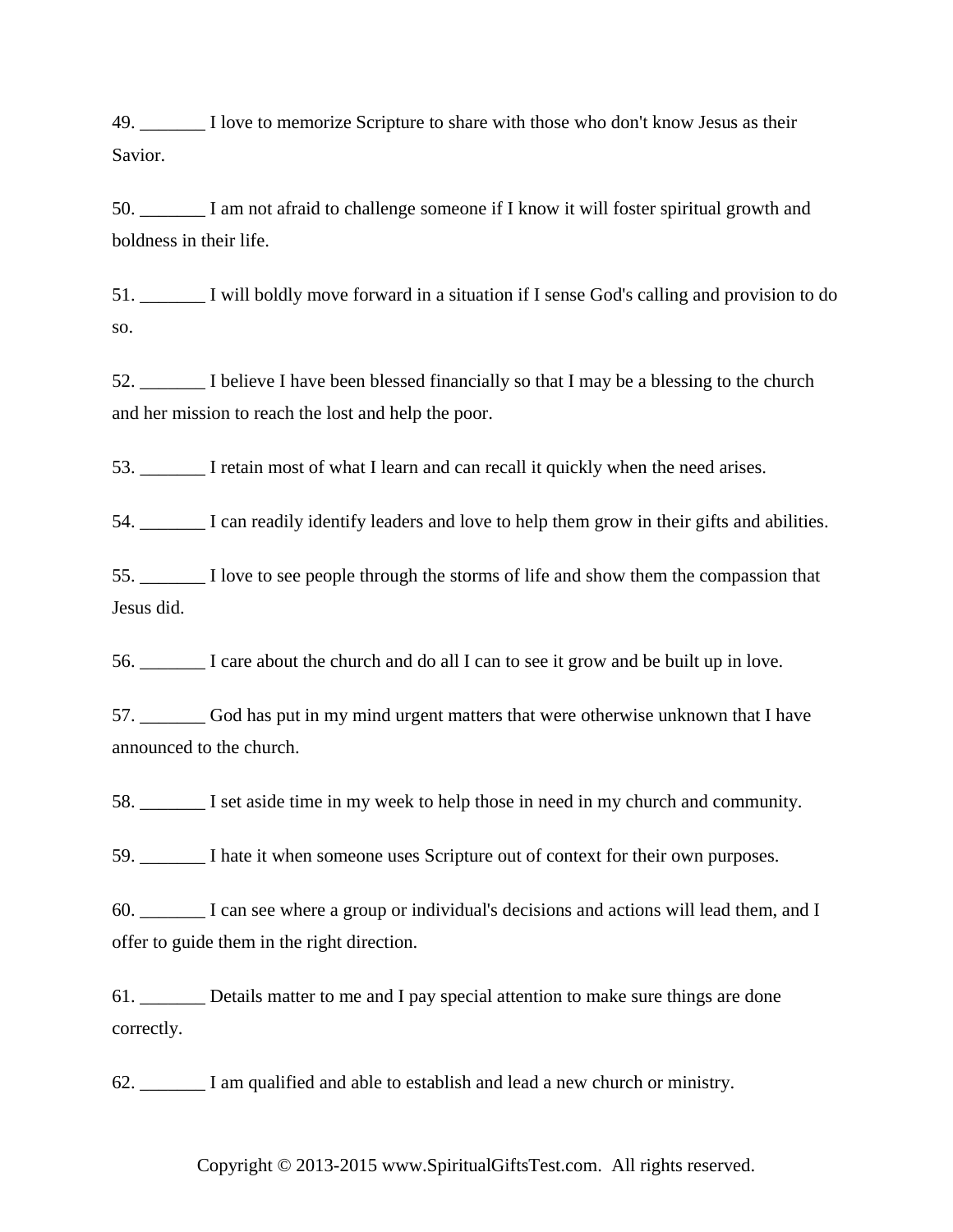63. \_\_\_\_\_\_\_ I can often tell if someone is being deceitful or dishonest before it becomes apparent to others.

64. \_\_\_\_\_\_\_ I love to share what Christ has done in my life and how He has changed me.

65. \_\_\_\_\_\_\_ Others have told me that my words have compelled them to step out and grow in their faith.

66. \_\_\_\_\_\_\_ Even when times are tough, I trust God completely to comfort me and provide for my needs.

67. \_\_\_\_\_\_\_ Stewardship is an important discipline in my daily walk with Christ.

68. \_\_\_\_\_\_\_ I like to share the truth and insights God has shown me with others.

69. \_\_\_\_\_\_\_ People often look to me to lead a group or project.

70. \_\_\_\_\_\_\_ I have been known to "care too much" and help others in their time of need.

71. \_\_\_\_\_\_\_ I long to see each person in the church fulfilling the Great Commission.

72. \_\_\_\_\_\_\_ I have suddenly received a message from God specific to our congregation and shared it for the edification of the entire church.

73. \_\_\_\_\_\_\_ If I recognize a need in the church I simply fill it without being asked.

74. \_\_\_\_\_\_\_ I pay attention to the words people use because each one is significant and has meaning.

75. \_\_\_\_\_\_\_ It is humbling to me when someone asks for my guidance, so I take great care to help them.

76. \_\_\_\_\_\_\_ I manage my time wisely.

77. \_\_\_\_\_\_\_ I have a strong desire to raise up leaders and pastors who will equip the church.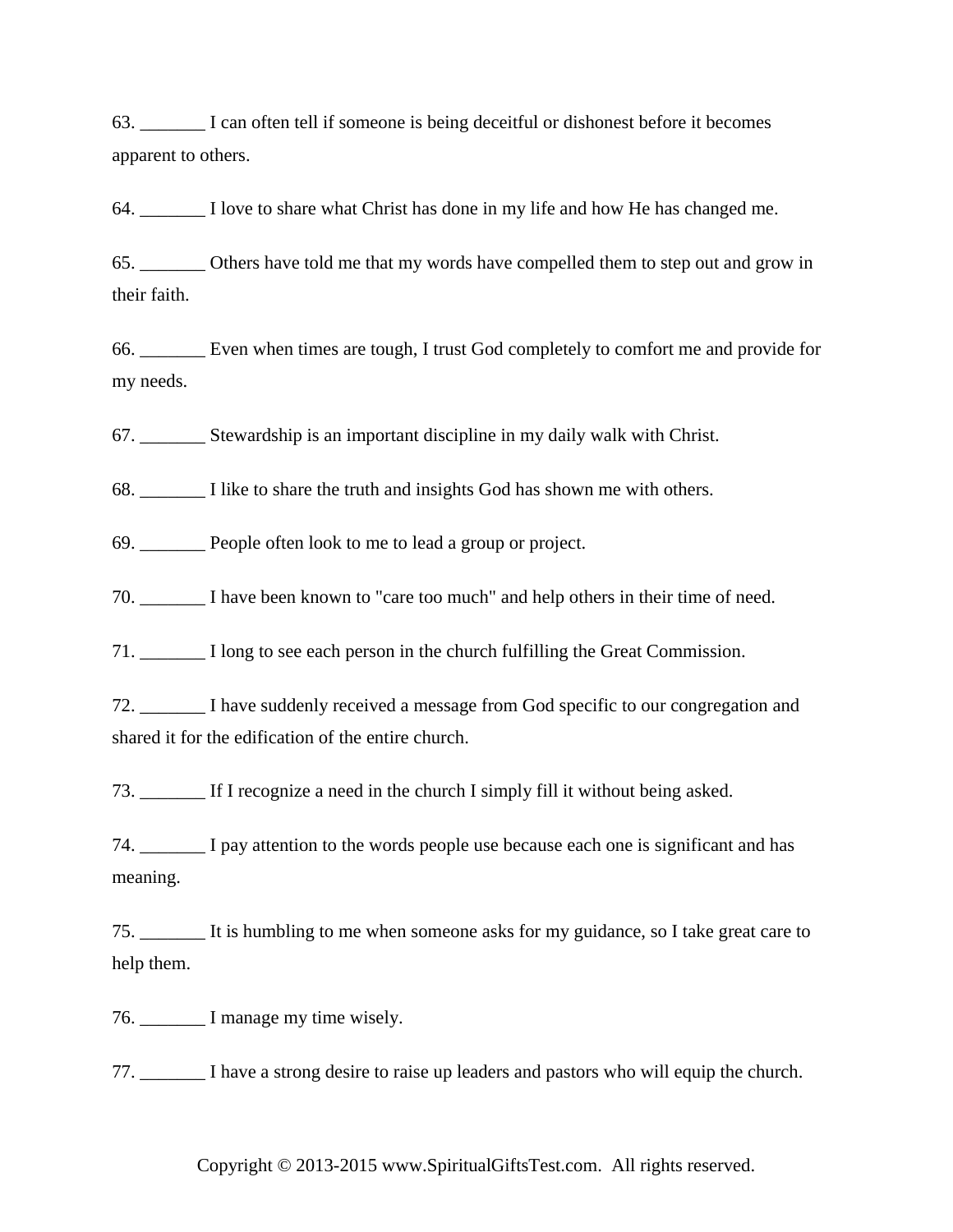78. \_\_\_\_\_\_\_ Things tend to be black or white to me; I see things as good or evil, right or wrong, true or false.

79. \_\_\_\_\_\_\_ I am not afraid to plead with people to believe that Christ died for their sin and to confess Him as Lord and Savior.

80. When others are faced with difficult situations, I boldly tell them of the faithfulness of God towards His people.

81. \_\_\_\_\_\_\_ I don't often worry because of my confidence in God's ability and willingness to see me through every circumstance.

82.  $\Box$  I seek ways to help others financially and share the love of Christ with them.

83. I am able to relate the truth and realities of the Gospel to all aspects of life.

84. I am not afraid to step up and take charge in a crisis situation.

85. \_\_\_\_\_\_\_ I seek out those who are deemed "lost causes" and aid them in restoring their lives.

86. \_\_\_\_\_\_\_ The Gospel of Jesus Christ is the foundation of my life and ministry.

87. **Communished Others have recognized that often God has spoken clearly and directly to them** through a message I have shared.

88. I believe there is eternal significance in performing mundane tasks and service.

89. I love discovering how the Gospel is woven throughout the entire Bible as I increasingly spend time in study.

90. \_\_\_\_\_\_\_ I can easily see which plan or strategy is the best one in a given circumstance.

91. \_\_\_\_\_\_\_ My desk or workspace is set up so I can access whatever I need quickly.

92. Other pastors and leaders often come to me for help and guidance.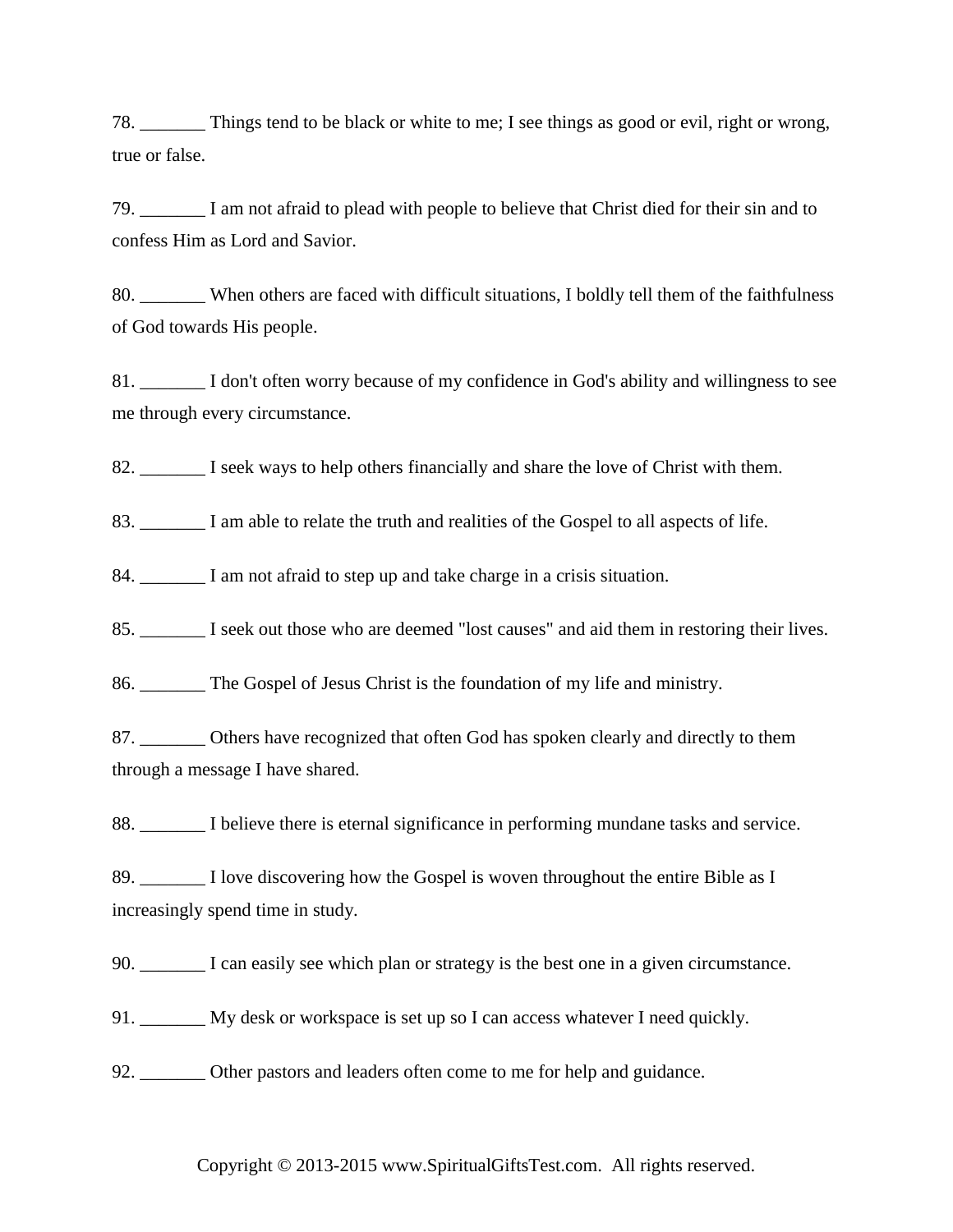93. Others have told me that my perceptions or judgments of people, situations, or statements have proved trustworthy.

94. Most of my conversations with non-Christians lead to me speaking about my faith in Jesus.

95. \_\_\_\_\_\_\_ If a person or a group is stumbling or deviating from the life God has intended for them, I will speak up and press them to remember and return to joyful life in Christ.

96. \_\_\_\_\_\_\_ I consistently encourage others to trust God in everything.

97. \_\_\_\_\_\_\_ I give generously and without pretense to the ministry of God's people.

98. \_\_\_\_\_\_\_ I can usually recall a Scripture verse or passage that applies to a given situation.

99. \_\_\_\_\_\_\_ I am more "visionary" than detail oriented. I concentrate more on the big picture than the day-to-day particulars.

100. \_\_\_\_\_\_\_\_ Others have showed appreciation that I have comforted and ministered to them at a low point in their lives.

101. \_\_\_\_\_\_\_ I do not seek the "spotlight," but God has called me to shepherd His people.

102. \_\_\_\_\_\_\_ I am always listening for the Spirit of God and I am open to receiving whatever message He has for me to share.

103. I find joy in being a helper and assisting others in their ministries.

104. \_\_\_\_\_\_\_ Often the Holy Spirit gives me just the right words to say when I am teaching an individual or group.

105. \_\_\_\_\_\_\_ I can often see through the confusion or conflict in a situation and provide a practical and Scriptural solution to it.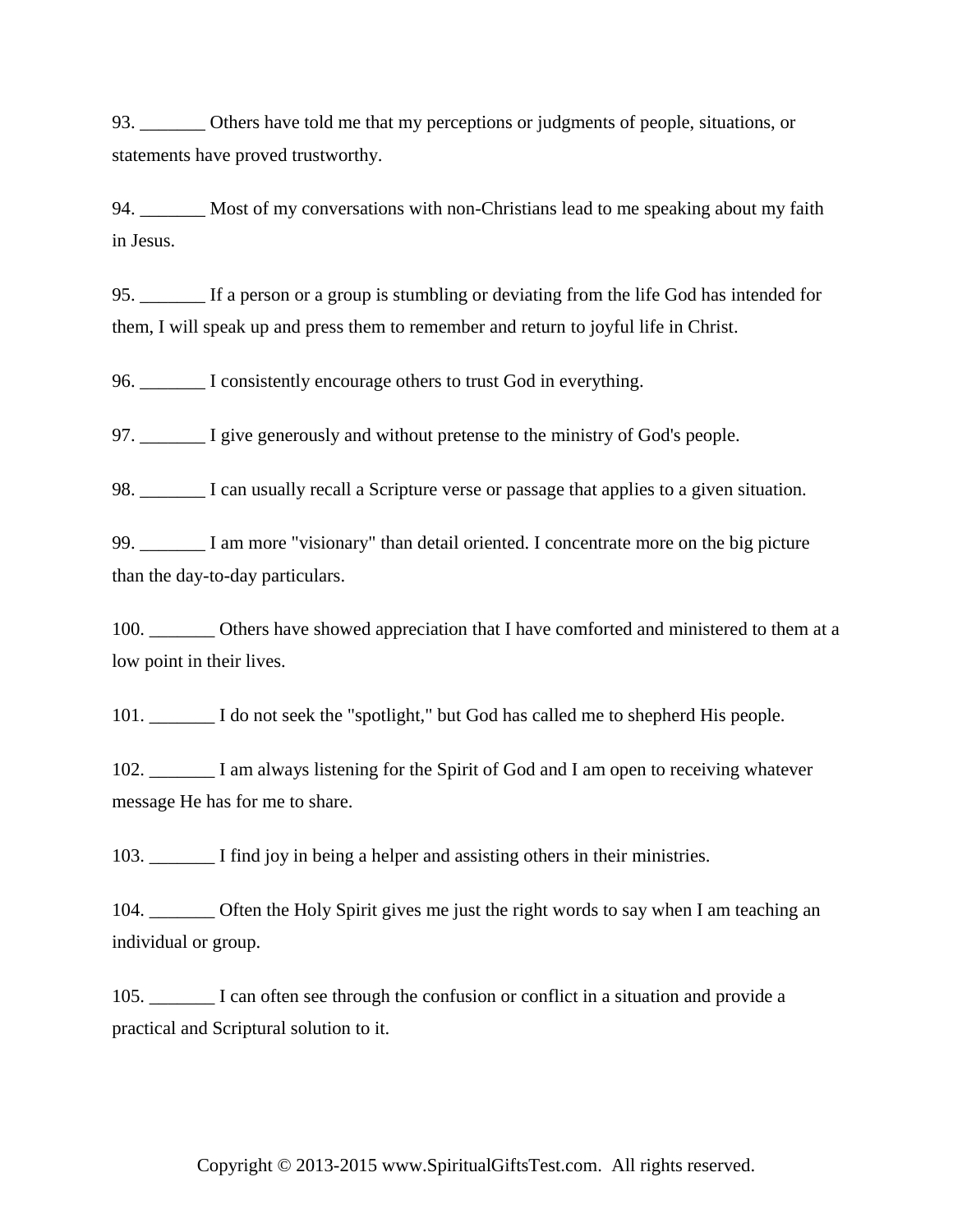## **Scoring Directions:**

W rite your score (from 0-5) for each question in the box with that question number. Add up each column and write your total scores above the corresponding Gift Code. Once you have done thin column and write your total scores above the corresponding Gift Code. Once you have done this you can check the key below to see what spiritual gift each Gift Code represents. The highest score for any gift is 35. The higher the score, the stronger you are in that spiritual gift based on your responses.

# **Scoring Matrix**

|                               | $\mathbf{1}$ | $\overline{2}$         | 3  | $\overline{4}$ | 5               | 6               | $\overline{7}$  | $\,8\,$         | 9  | 10  | 11  | 12     | 13        | 14        | 15              |
|-------------------------------|--------------|------------------------|----|----------------|-----------------|-----------------|-----------------|-----------------|----|-----|-----|--------|-----------|-----------|-----------------|
|                               | 16           | 17                     | 18 | 19             | 20              | 21              | 22              | 23              | 24 | 25  | 26  | $27\,$ | 28        | 29        | 30              |
|                               | 31           | 32                     | 33 | 34             | 35              | 36              | 37              | 38              | 39 | 40  | 41  | 42     | 43        | 44        | 45              |
|                               | 46           | 47                     | 48 | 49             | 50              | $\overline{51}$ | 52              | 53              | 54 | 55  | 56  | 57     | 58        | 59        | 60              |
|                               | 61           | 62                     | 63 | 64             | 65              | 66              | 67              | 68              | 69 | 70  | 71  | 72     | 73        | 74        | 75              |
|                               | 76           | $\overline{77}$        | 78 | 79             | $\overline{80}$ | $\overline{81}$ | $\overline{82}$ | $\overline{83}$ | 84 | 85  | 86  | 87     | 88        | 89        | $\overline{90}$ |
|                               | 91           | 92                     | 93 | 94             | 95              | 96              | 97              | 98              | 99 | 100 | 101 | 102    | 103       | 104       | 105             |
| <b>Total</b><br><b>Scores</b> |              |                        |    |                |                 |                 |                 |                 |    |     |     |        |           |           |                 |
| Gift<br><b>Codes</b>          | Ad           | $\mathbf{A}\mathbf{p}$ | Di | Ev             | Ex              | Fa              | Gi              | Kn              | Le | Me  | Pa  | Pr     | <b>Se</b> | <b>Te</b> | Wi              |